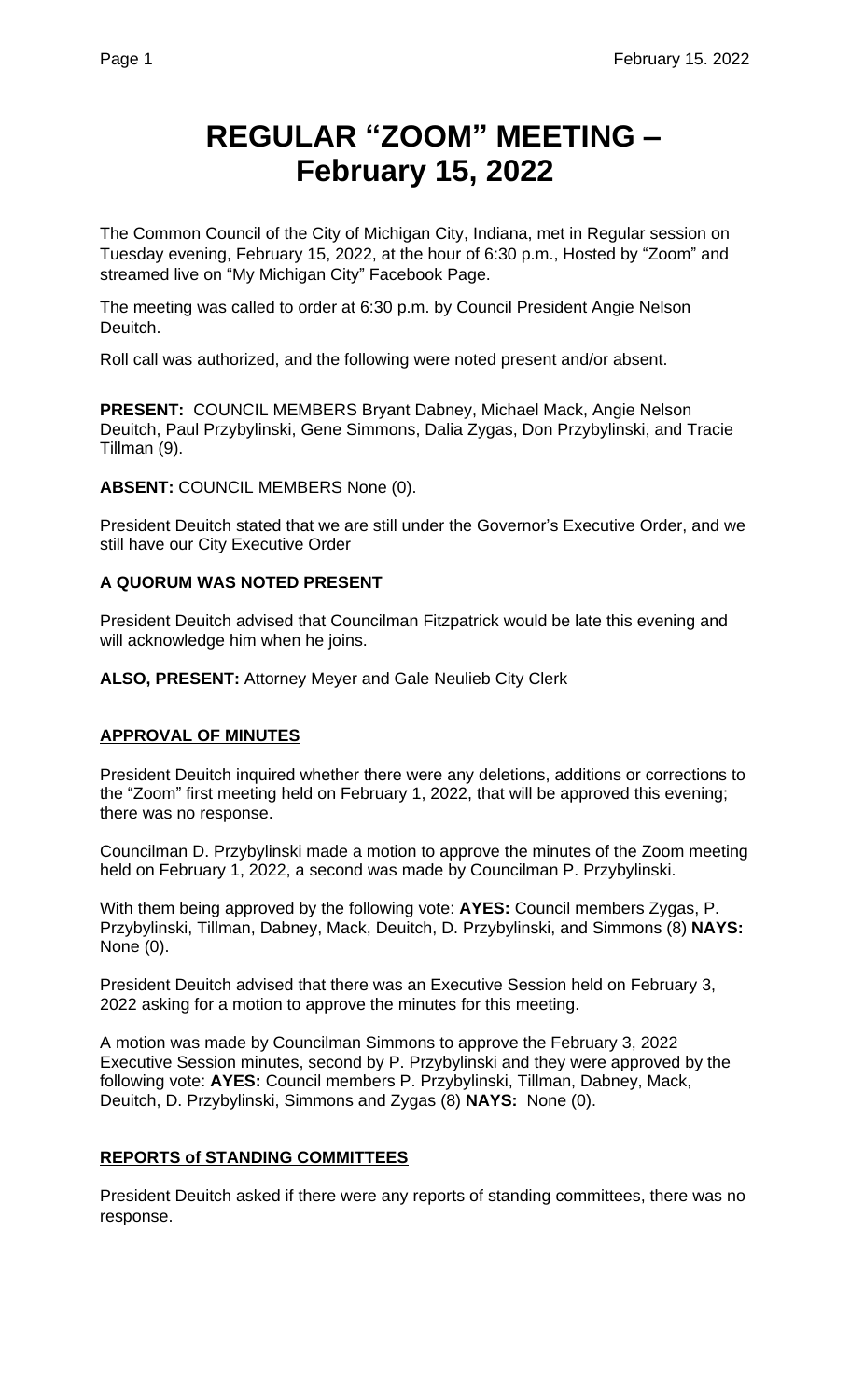# **FINANCE REPORT**

Councilwoman Tillman presented the following Finance Meeting minutes held on February 11, 2022:

Chair, Tracie Tillman called to order the regular meeting of the Michigan City Finance Committee at 1:05 a.m. on February 11, 2022.

# **Roll Call**

Tracie Tillman, Council, Sean Fitzpatrick, Council, Paul Przybylinski, Council and a quorum was present; also in attendance Yvonne Hoffmaster, City Controller, Angie Nelson Deuitch, Council and Kaleb Goodwin, IT

# **Approval of minutes from last meeting**

Regular Finance Committee meeting held on 1/28/2022 Ayes 3. Nays 0

# **Open Issues**

Review claims in Fund No. 2031 Boyd Development \$0.00 Review claims in Fund 2042 Riverboat \$10,395.00

# **New Business**

Approving Additional Appropriation in the budget of the Local Roads and Street Funds

# **Old Business**

Discussion regarding the MVH Local Roads and Street Fund.

#### **Minutes**

Correction in agenda Fund No. 2031 Boyd Development should be \$0.00 and Fund No. 2042 Riverboat \$10,395.00.

Finance committee made recommendation to pay claims for Fund #3042 in the amount of \$10,395.00

Council discussed the approving additional appropriation in the budget of the Local Roads and Streets Fund for the balance of the 2021 miscellaneous paving project in the amount of \$382,071.00. This will be before the Council for approval.

Councilman Fitzpatrick asked if the \$382,071.00 will be paid out of the Riverboat Fund? Controller Hoffmaster confirmed that the balance will be paid out of the Local Road and Street Fund.

Councilwoman Deuitch asked if there is an itemization that shows the change order for Reith Reilly for the additional \$34,000.00. Controller Hoffmaster said she did not receive an itemization list of the change order only a total amount was on the change order.

Councilwoman Deuitch made a recommendation to what the itemization is for the cost of the \$34,000.00 with Controller Hoffmaster advising she will reach out to City Engineer Jeff Wright.

Chair Tillman, asked if Mr. Wright received any additional emails that the grant was not approved. Controller Hoffmaster said, no, because they did not know that the project was completed before the award letter was issued and all three of the dates were after completion.

Open comments regarding Resolution 8286.

Councilman P. Przybylinski asked if there was a process in the grant processing that was adopted where we would know what the biding and submitting amounts are in order to maximize our money.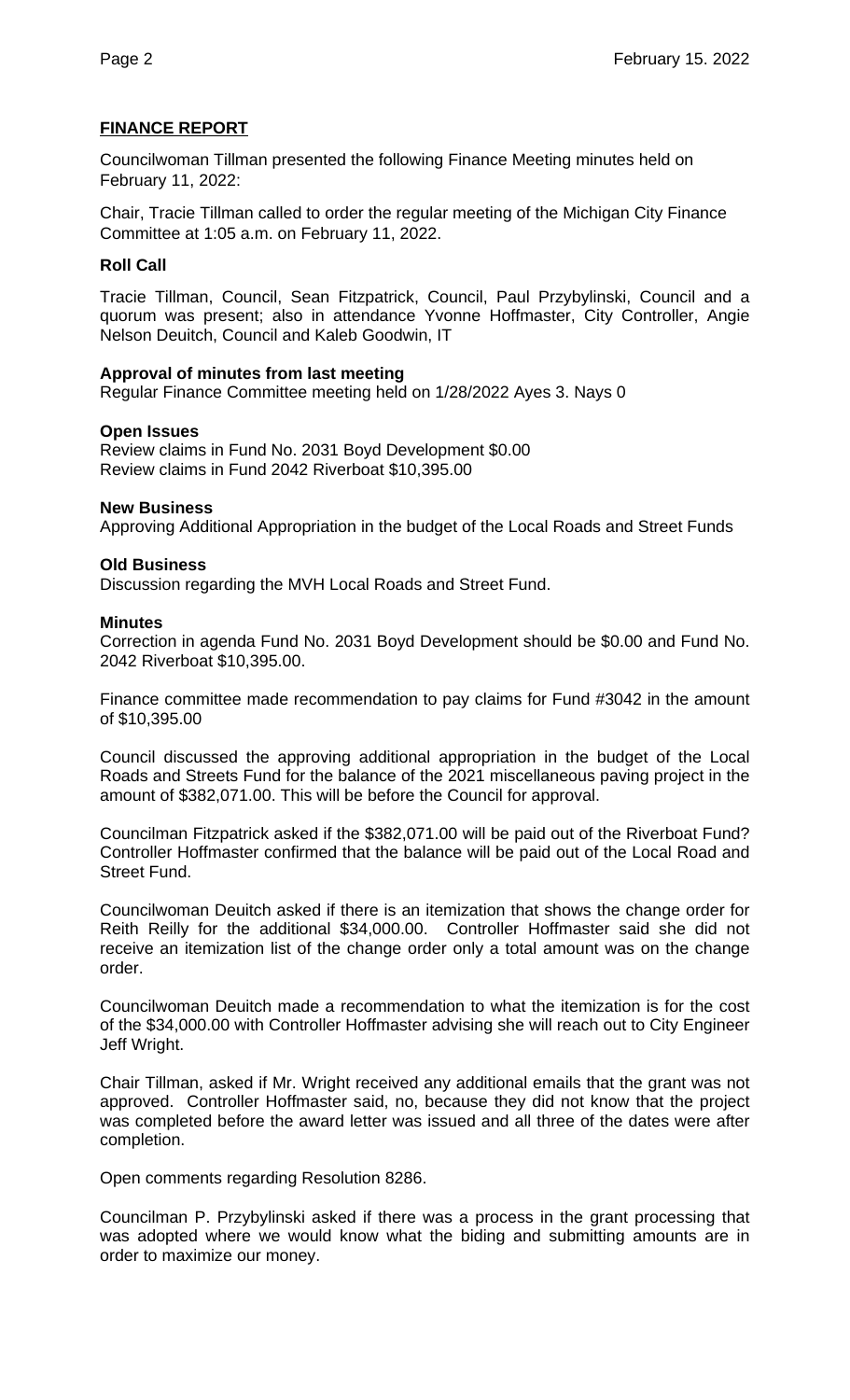Controller Hoffmaster stated not sure if she will be able to make the council meeting on Tuesday night. Controller Hoffmaster asked if there are any other questions, policy updates, 2<sup>nd</sup> reading on the two resolutions; that she could answer now. None at this time.

Chairperson Tillman made a request of Controller Hoffmaster to have at least one of her deputies in attendance for Tuesday night Council meeting.

Meeting adjourned at 11:29 a.m. by Chair Tillman, a motion made by P. Przyyblinski, second by Fitzpatrick.

Councilman D. Przybylinski commented on the change order for the F.O.P. with the finance committee asking for an itemization list of what was spent and where; stating that he doesn't feel these invoices should be paid until the Council has the information that was requested.

# **CLAIMS DOCKET**

.

President Deuitch read the following claims for the record.

# **February 15, 2022, Riverboat/Boyd Claim Docket**

| Fund #2042 – Riverboat – Claims $$$<br>FFT<br>Fund $\#2031 - Boyd - Claims$ - | S<br>S | 10,395.00<br>00.00<br>00.00 |
|-------------------------------------------------------------------------------|--------|-----------------------------|
| <b>TOTAL CLAIMS</b>                                                           |        | 10.395.00                   |

President Deuitch asked if the Council had any questions regarding the claim docket, there was no response.

A motion was made to approve the Riverboat/Boyd claims from February 15, 2022 by Councilwoman Tracie Tillman, second by Councilman Mack.

The motion was approved by the following vote: **AYES:** Council members Tillman, Dabney, Mack, Deuitch, Simmons, Zygas and P. Przybylinski (7) **NAYS:** Councilman D. Przybylinski (1).

# **REPORTS OF SPECIAL or SELECT COMMITTEES**

President Deuitch asked if there were any reports of Special or Select Committees, there was no response.

# **REPORTS of OTHER CITY OFFICERS AND DEPARTMENTS**

President Deuitch asked if there were any reports of Other Officers and Departments, turning this part of the meeting over to MCPD Chief Campbell who will be doing a presentation on the 2021 Crime Statistics in Michigan City.

Chief Campbell addressed the Council reporting on details on service calls, statistics of violent crimes within our community during 2021, Drug Offenses, Juvenile Delinquency statistics, crimes against property, driving offenses, along with presenting to the Council a crime map.

#### **NOTE: Councilman Fitzpatrick joined the meeting**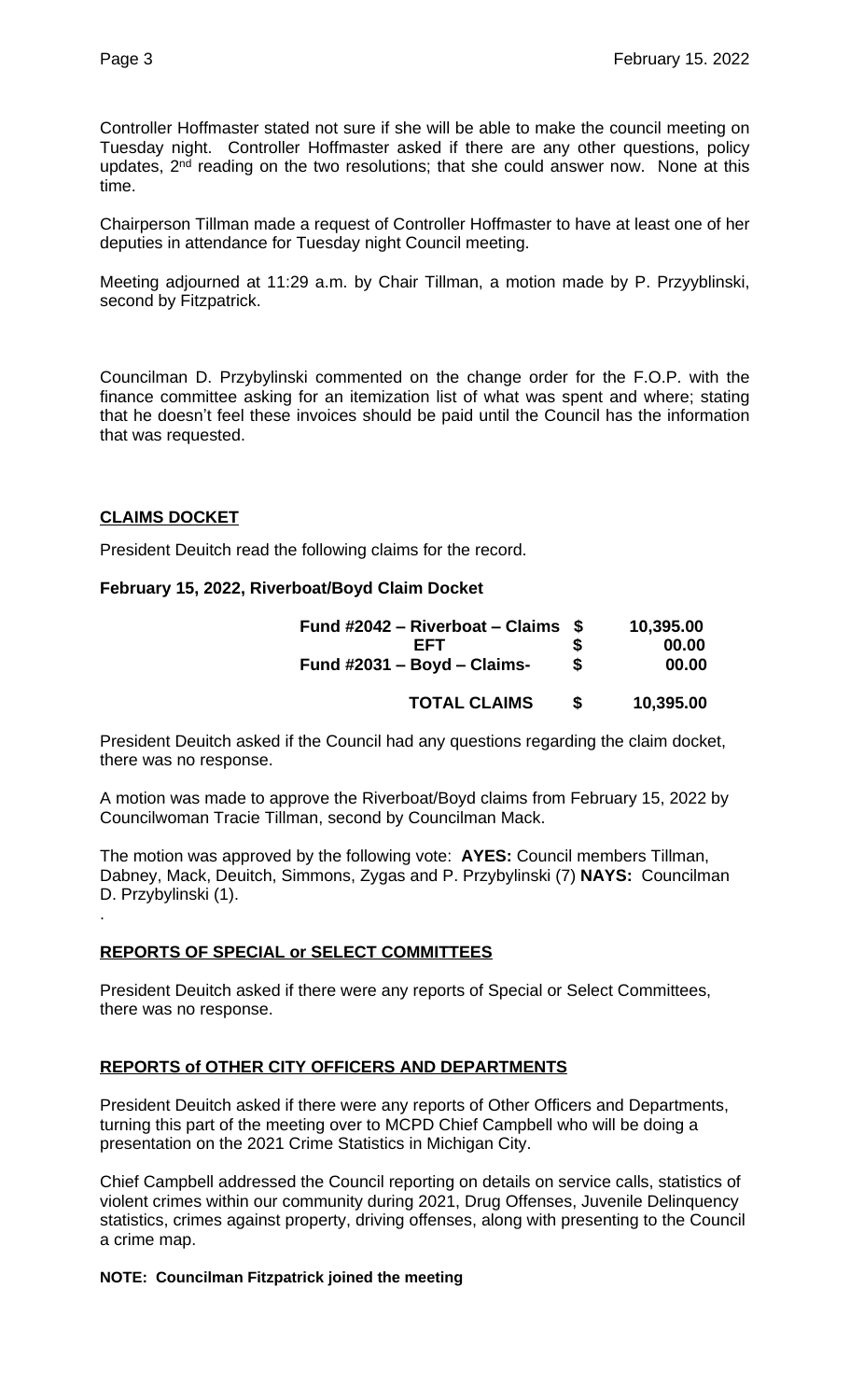Discussion ensued between MCPD Chief Campbell and Council members D. Przybylinski, Simmons, Dabney, Tillman, Mack, P. Przybylinski, thanking the department for a great job they do, supporting the department for additional appropriation for equipment, education, vehicles, to keep with the times for the safety of our officers, increase the hiring of officers, increase in officers' salaries, ideas to help solve crime in the city, ring doorbell system program, inhouse repairs to vehicles in accident, past practices in the U.S.A. "Broken Windows Policing", and quality housing in our community.

# **PETITIONS**

.

President Deuitch asked if there were any petitions.

Clerk Neulieb advised there were no petitions this evening.

# **COMMUNICATIONS**

President Deuitch asked if there were any communications this evening.

Correspondence was received in the Clerk's Office on January 28, 2022, from Mr. Rodney McCormick stating concerns he has regarding the health and safety of the Housing Authority tenants.

Correspondence was received in the Clerk's Office on February 4, 2022, from Controller Hoffmaster with the report of an accident that happened on 01/22/2022 in a MCPD vehicle.

Correspondence was received in the Clerk's Office on February 8, 2022, from Kei J. Constantinov, Vice President of the Elston Grove Neighborhood Association advising the Common Council of their re-appointment of Ms. Laura Henderson to the Michigan City Tree Board.

# **RESOLUTIONS**

The Clerk read the following resolution by title only.

#### **MICHIGAN CITY COMMON COUNCIL**

# **RESOLUTION NO. 3832**

#### **APPROVING THE PROPOSED CONTRACT FOR LEGAL SERVICES FROM HARRIS LAW FIRM, P.C. FOR THE MICHIGAN CITY COMMON COUNCIL**

**WHEREAS,** Attorney James Meyer has previously informed the Common Council of his intention to discontinue representing the Michigan City Common Council, but has agreed to a temporary extension of services pursuant to Resolution No. 4824, until such time as the Common Council can secure and retain a permanent replacement; and

**WHEREAS,** the Common Council has solicited proposals for an attorney and/or law firm to provide legal services to the Council; and

**WHEREAS,** Harris Law Firm, P.C., has met with the members of the City Council in Executive Session to discuss its interest in representation of the Council, and has further submitted its proposed written contract for provision of legal services to the Common Council, which is attached hereto and incorporated herein as Exhibit "A;" and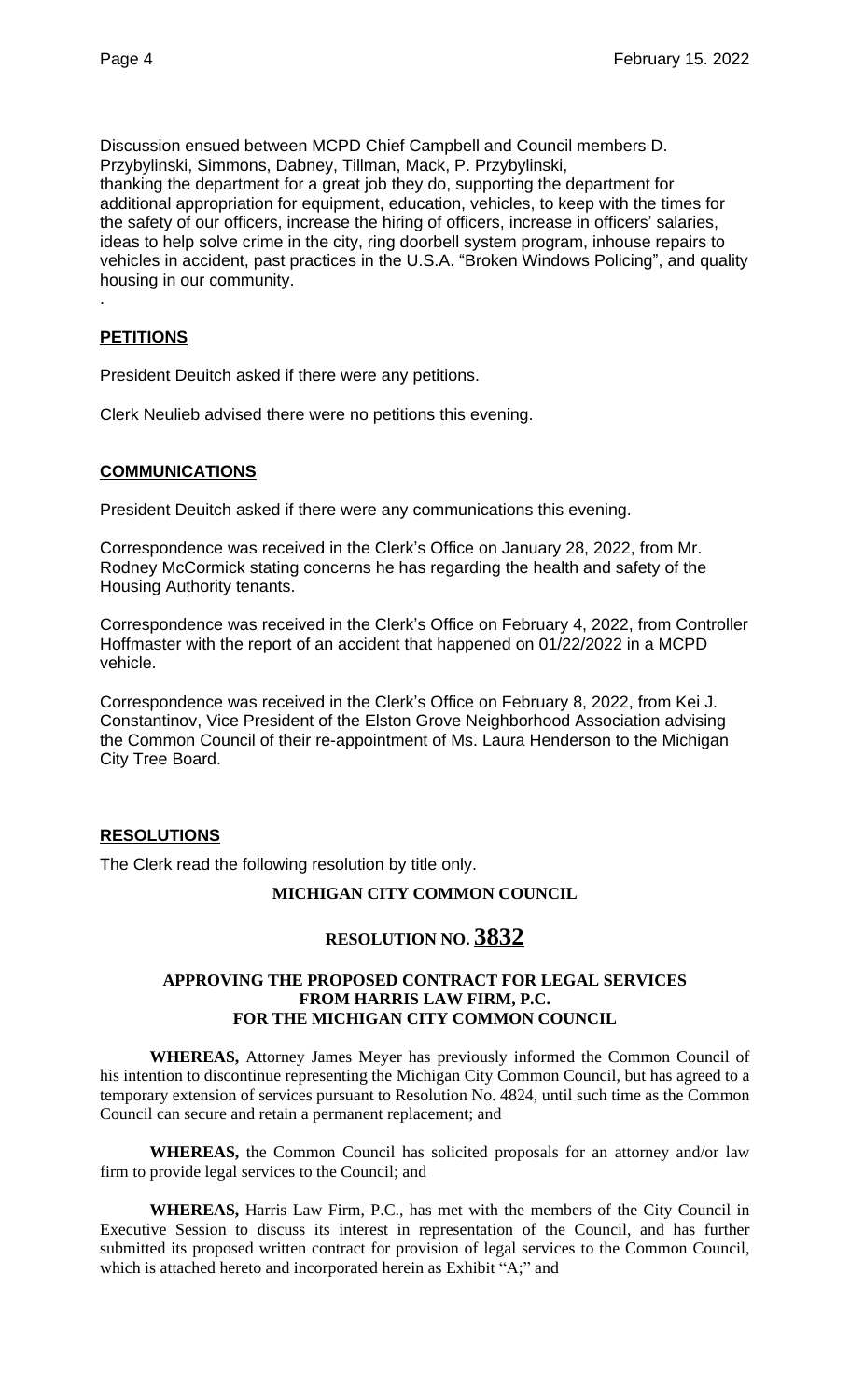**WHEREAS,** the Common Council now desires to engage Harris Law Firm, P.C. for provision of legal services in accordance with the proposed contract attached hereto.

#### **NOW, THEREFORE BE IT RESOLVED BY THE MICHIGAN CITY, INDIANA COMMON COUNCIL AS FOLLOWS:**

1. The aforementioned "Whereas" sections are incorporated herein as if fully set forth herein.

2. The Common Council approves the contract with Harris Law Firm, P.C., as set forth in Exhibit "A," and authorizes the Council President to execute the same.

This Resolution shall be in full force and effect after passage by the Michigan City Common Council and approval by the Mayor.

> **INTRODUCED BY: /s/**Angie Nelson-Deuitch, President Michigan City Common Council

**CO-SPONSOR: /s/** Tracie Tillman, Member Michigan City Common Council

> /s/ Sean Fitzpatrick, Member Michigan City Common Council

President Deuitch asked if there were any comments from the Council.

President Deuitch stated that she would relinquish her chair to Vice President D. Przybylinski to address the Council.

Councilwoman Deuitch stated that this is in reference to Attorney Meyer who gave his notice in December, 2021; that during January we received an inquiry from Harris Law and had an Executive Session February 3, 2022 regarding their proposal with no action being taken; advising that this a proposed resolution (with exhibit "A") and is a contract for legal services to the Council through December 31, 2022; advising that there are representatives present from Harris Law.

President Deuitch asked if there were any comments from the public, there was no response.

President Deuitch asked if Attorney Harris or Attorney Snow had any comments.

Attorney Harris thanked the Council for giving his law firm the opportunity to submit the proposal; advising that Harris Law firm provide legal services for several municipalities throughout Northern Indiana and look forward to the opportunity hopefully with your favorable vote to provide this Council; stating that he would be happy to answer any questions the Council may have.

President Deuitch asked if there were any additional comments from the public, there was no response.

President Deuitch asked if the council had any comments or questions.

Discussion ensued between Attorney Harris, President Deuitch, Council Members D. Przybylinski, P. Przybylinski regarding the proposed contract and what Harris Law Firm is proposing of their legal services.

Councilwoman Tillman made a motion to adopt the proposed resolution and contract for legal services, second Councilman Mack.

The resolution was adopted by the following vote: **AYES:** Council members Dabney, Fitzpatrick, Mack, Deuitch, D. Przybylinski, Simmons, Zygas and Tillman (8) **NAYS:**  Councilman P. Przybylinski (1).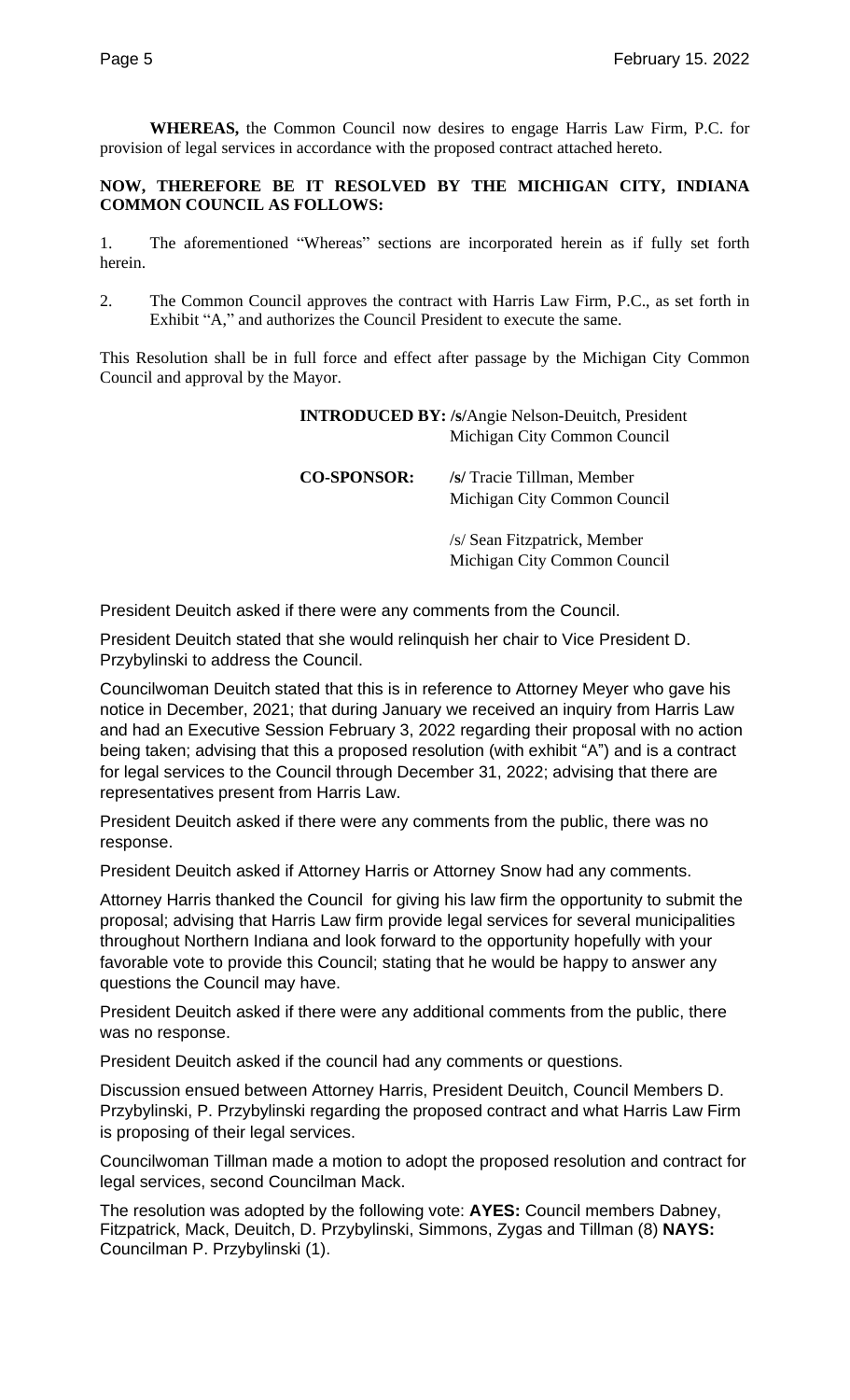#### The Clerk read the following proposed resolution by title only. **REQUESTING REDEVELOPMENT COMMISSION TO PREPARE AND IMPLEMENT ONE OR MORE PROGRAMS FOR CONSTRUCTION AND/OR REPAIR OF RESIDENCES IN MICHIGAN CITY PURSUANT TO IC 36-7—14-45,** *ET SEQ.* **AND IC 36-7-14-53,** *ET SEQ.*

Councilman P. Przybylinski asked to have the proposed resolution read in its entirety. President Deuitch read the following proposed resolution in it's entirety. (Clerk Neulieb didn't read it due to her microphone not connecting this evening very well)

**WHEREAS**, the Michigan City Redevelopment Commission (RC) has spent millions of dollars on improvements to foster economic development in Michigan City (City), it has not spent any significant part of the millions of dollars of City tax payers' dollars it receives every year for constructing and/or improving residences in the City; and

**WHEREAS**, the Common Council finds that there is a serious need to address the deficiencies in the housing stock in the City by constructing new homes on the numerous empty lots in residential areas and by repairing and improving existing residences in the City that are in need of same; and

**WHEREAS**, the RC is authorized to plan and implement housing programs in the City, inside and outside of existing TIF districts, by IC 36-7-14-45, et seq. and IC 36-7-14-53, et seq., but has failed to do so despite the obvious need for such programs in the City; and

**WHEREAS**, the Common Council finds that it would be in the best interest of the citizens and businesses of Michigan City for the RC to prepare and implement plans for housing programs to construct, repair, and improve residences in those areas of the City as authorized by Indiana law.

**NOW, THEREFORE, BE IT RESOLVED** that the Common Council of the City of Michigan City requests that:

- 1. The Michigan City Redevelopment Commission promptly take appropriate action and conduct appropriate proceedings, including obtaining input from the public, to prepare and implement housing programs in Michigan City, as authorized by IC 36-7-14-45, et seq. and IC 36-7-14-53, et seq., to expend Commission funds for the construction, repair, and improvement of residences in Michigan City.
- 2. The Commission make monthly reports to the Common Council regarding its efforts to comply with the Common Council's request.

This Resolution to be effective upon adoption by the Common Council and approval of the Mayor.

Introduced by: Paul Przybylinski. Member

President Deuitch asked if the sponsor had anything to add at this time.

Councilman P. Przybylinski advised that he feels this would be a vehicle that can accomplish many things that people have thought about this evening and at previous council meetings and is about helping the people in our community with their housing needs.

President Deuitch asked if there were any comments from the public, there was no response.

President Deuitch asked if any of the Council had any questions or comments.

Councilman D. Przybylinski believes this resolution is pretty straightforward and simple to understand; stating that he also believes that it could help many individuals in our community; that depending on how the program is developed could help both new construction as well as homes that are need of repairs; asking the Redevelopment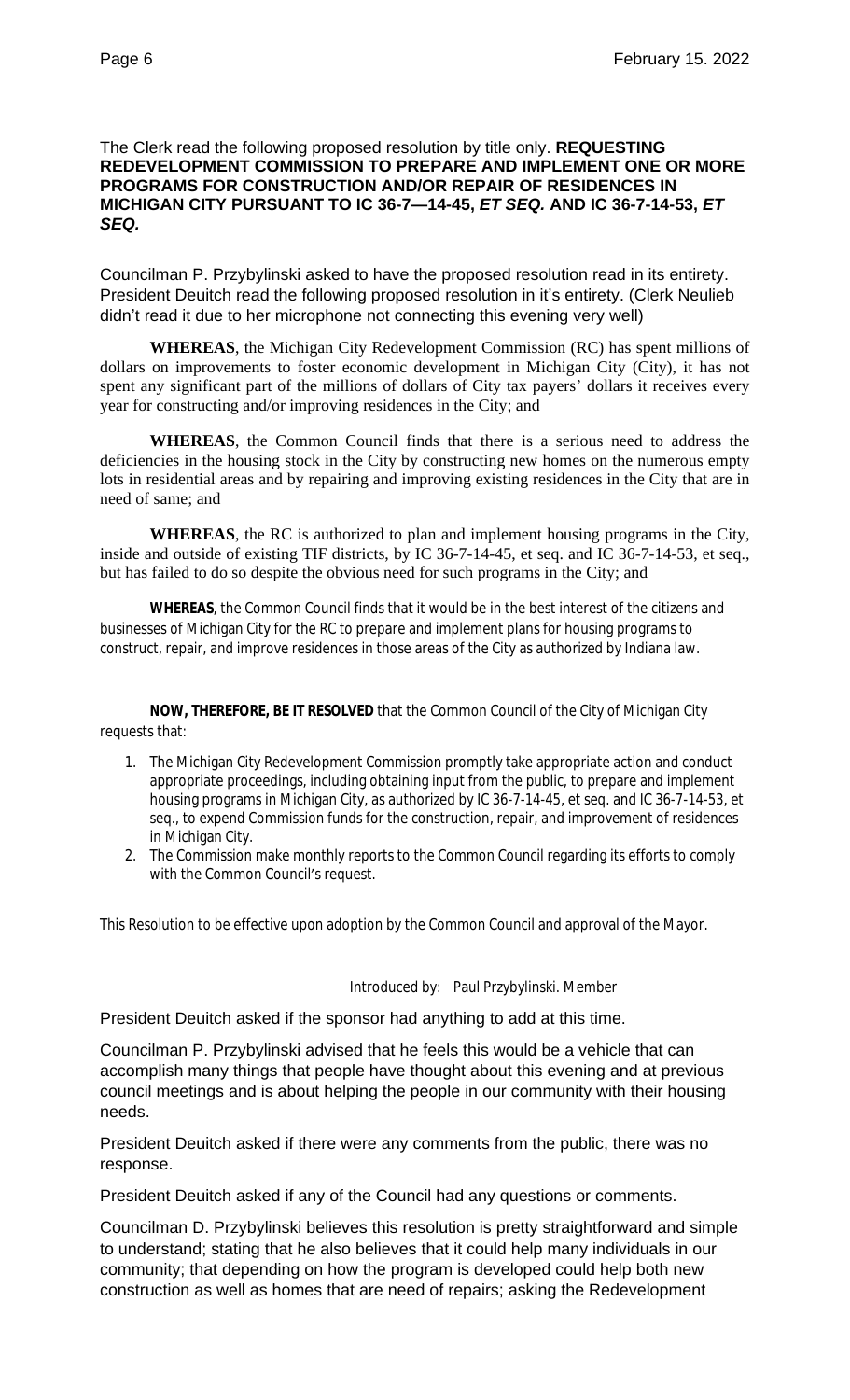Commission to take a look at the thought process and try to adopt something to move forward on this.

Councilman D. Przybylinski made a motion to adopt the proposed resolution, second by Councilman P. Przybylinski.

The proposed resolution failed by the following vote: **AYES:** Council members D. Przybylinski and P. Przybylinski (2) **NAYS:** Council members Fitzpatrick, Mack, Deuitch, Simmons, Zygas, Tillman, and Dabney (7).

President Deuitch stated the resolution failed.

# **ORDINANCES**

#### The Clerk read the following proposed Ordinance on first reading by title only **APPROVING ADDITIONAL APPROPRIATION IN THE BUDGET OF THE LOCAL ROAD AND STREET FUND FOR THE BALANCE OF THE 2021 MISCELLANEOUS PAVING PROJECT**

#### **Introduced by:** Paul Przybylinski

**(**DECREASE Local Road and Street Fund 2002 Unappropriated balance \$382,071.00 INCREASE ACCOUNT#2002 000 443.030 \$382,071.00 Capital Outlay – Streets)

President Deuitch asked if the sponsor had anything to add at this time; with Councilman P. Przybylinski stating not at this time.

President Deuitch asked if there were any questions or comments from the public, there was no response.

President Deuitch asked if there were any comments from the Council.

Councilman Dabney asked he thought we were going to propose an amendment this evening; that he received a copy of an amendment late this afternoon by email.

Councilman D. Przybylinski questioned that the \$35,000 change order that was received is part of the \$382,071.00 being proposed in this ordinance tonight, being advised by President Deuitch that it was.

Councilman D. Przybylinski stated that we still have not received an explanation or a breakdown of this \$35,000; advising that he can't see moving this forward until we get that information that was requested and if there is an amendment, he did not receive that.

Councilman Fitzpatrick stated that he does have an amendment and it is sort of what Councilman D. Przybylinski was alluding that what he is going to propose would be the amount of money for the change order that we have not received an itemized break down of what these funds were spent for.

Councilman Fitzpatrick made a motion to amend the \$382,071.00 being proposed subtracting the change order and proposing \$347,908.50, second by Councilwoman Tillman.

President Deuitch advised that the Council received an email from Controller Hoffmaster that the cents needed to be round up or down.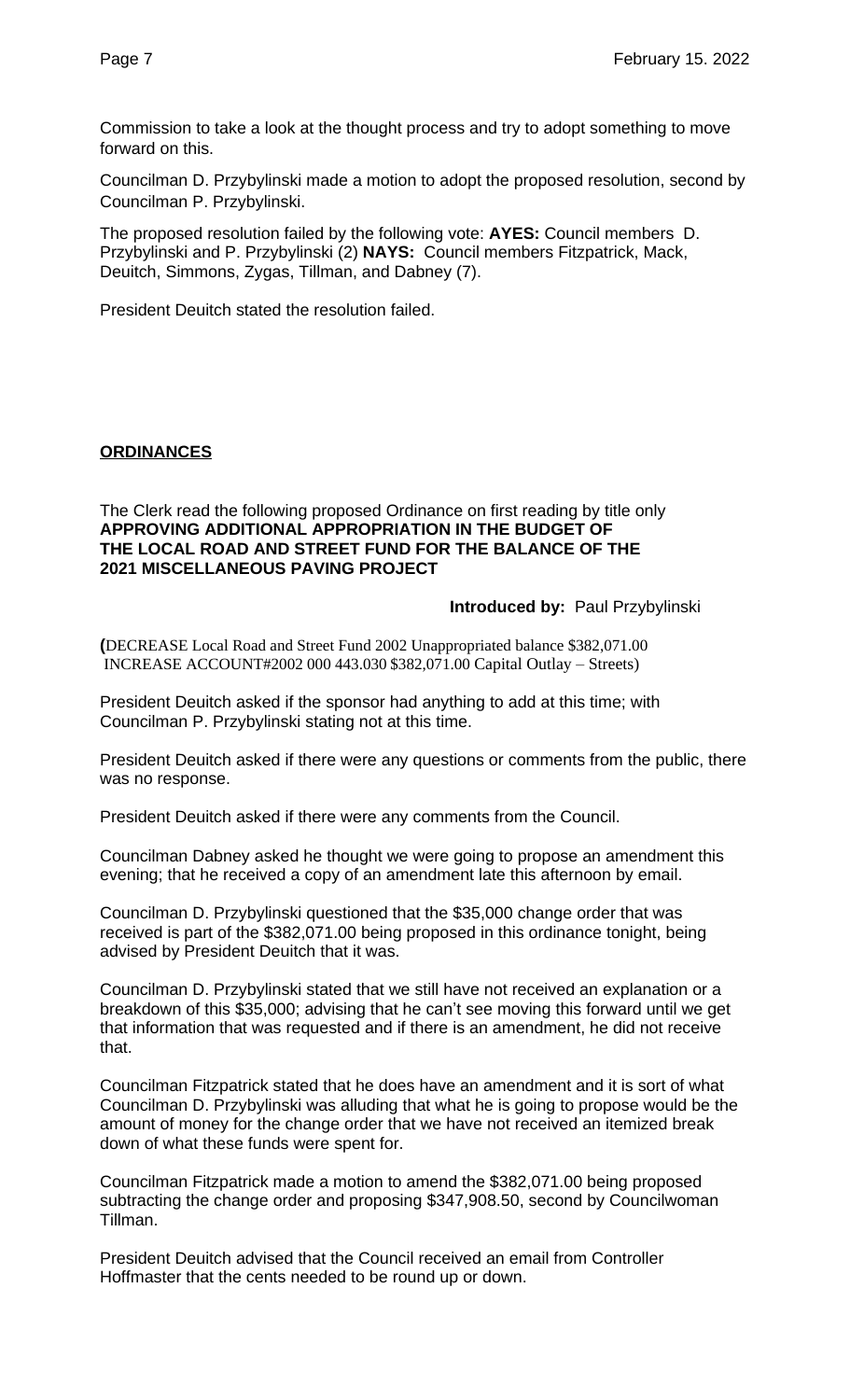Attorney Meyer advised that the requirement now is a rule regarding filing items into Gateway which this would eventually have to be filed.

Councilman Fitzpatrick changed the amount of his amendment to \$347,909.00 and was second again by Councilwoman Tillman.

The proposed amendment was adopted by the following vote: **AYES:** Council members Mack, Deuitch, D. Przybylinski, Simmons, Zygas, P. Przybylinski, Tillman, Dabney, and Fitzpatrick (9) **NAYS:** None (0).

President Deuitch advised the amount that it was amended to was \$347,909.00.

President Deuitch asked if there were any other comments and hearing none the proposed ordinance will be held over on second reading until the March 1, 2022, Council meeting.

The Clerk read the following ordinance on first reading by title only. **AMENDING SECTION 2-462 OF THE MICHIGAN CITY MUNICIPAL CODE REGARDING MEMBERSHIP ON THE YOUTH LEADERSHIP COMMISSION**

> **Introduced by:** Angie Nelson Deuitch Sean Fitzpatrick

President Deuitch asked if there were any comments from the sponsor, there was no response.

President Deuitch asked if there were any questions or comments from the public, there was no response.

President Deuitch asked if there were any one from the Council who wish to speak on the proposed ordinance.

President Deuitch asked to relinquish the chair to give an explanation to Council D. Przybylinski.

President Deuitch commented on several reasons this ordinance needed to be amended that in the last six months it has been difficult to fill any of seats which we are changing the representation to any person attending a Michigan City School not a specific school, including students from middle school and also lowering the age to try and get this commission up a running.

President Deuitch stated that this proposed ordinance will be held over on second reading at our March 1, 2022 Council meeting.

The Clerk read the following proposed ordinance on second reading by title only. **CREATING SEC. 2-327 IN THE MICHIGAN CITY MUNICIPAL CODE TO BE KNOWN AS THE "POLICY AND PROCEDURE FOR DECLARING BAD DEBT UNCOLLECTIBLE"**

> **Introduced by:** Angie Nelson Deuitch **Co-Sponsor:** Bryant Dabney Don Przybylinski

President Deuitch asked if any of the sponsors had anything to add this evening.

President Deuitch asked if there were any comments or questions from the public, there was no response.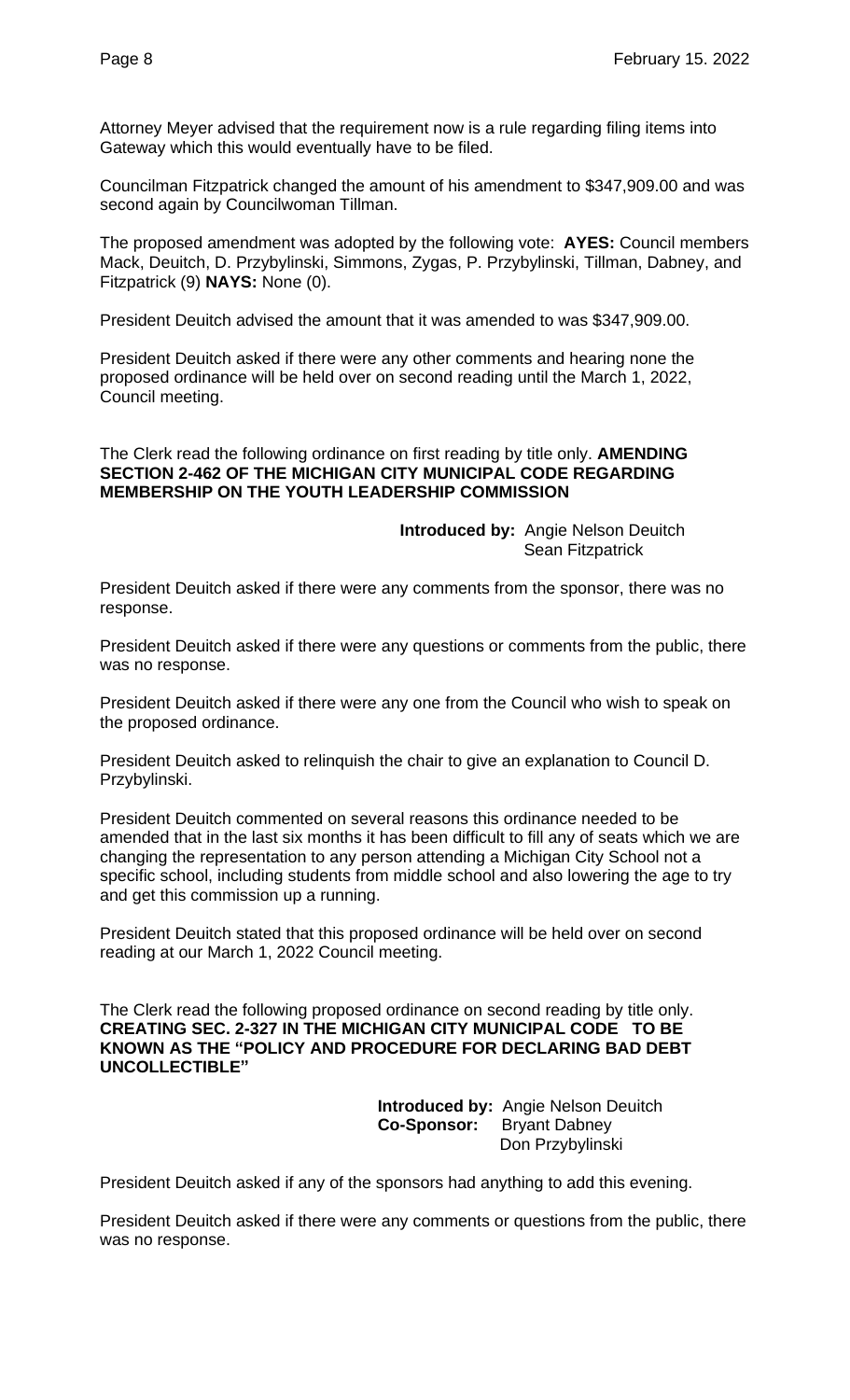President Deuitch asked if there were any comments from the Council, there was no response; stating that the proposed ordinance will be held over on third reading at our March 1, 2022 Council meeting.

The Clerk read the following proposed ordinance on second reading by title only. **CREATING SEC. 2-326 IN THE MICHIGAN CITY MUNICIPAL CODE TO BE KNOWN AS THE "CAPITAL ASSET POLICY"**

> **Introduced by:** Angie Nelson Deuitch  **Co-Sponsor:** Bryant Dabney

President Deuitch asked if either of the sponsors had anything to add, there was no response.

President Deuitch asked if there were any comments from the public, there was no response.

President Deuitch asked if there were any comments from the Council, there was no response; stating that this ordinance will be held over on third reading at the March 1, 2022 Council meeting.

#### The Clerk read the following ordinance on second reading by title only. **APPROVING ADDITIONAL APPROPRIATION IN THE BUDGET OF THE PARK CONCESSION FUND FOR THE ZOO BIG CAT EXHIBIT EXPANSION PROJECT**

#### **Introduced by:** Dalia Zygas **Co-Sponsor:** Bryant Dabney Don Przybylinski Angie Nelson Deuitch

(DECREASE Park Concession Fund 2053 Unappropriated balance \$182,000.00 INCREASE ACCOUNT#2053 000 444.050 \$182,000.00 Capital Outlay – Improvements Other than Buildings)

President Deuitch asked if any of the sponsors had anything to add this evening.

Councilwoman Zygas stated that she will be asking to have second and third reading this evening; that it is necessary to get going on this project and get the bids out as soon possible.

President Deuitch advised that there will be a formal public hearing this evening (stating three times) "Is there anyone from the public that wish to speak on this additional appropriation", there was no response, and the formal public hearing was closed.

President Deuitch asked if the Council had any comments.

Councilwoman Zygas made a motion to have second and third reading this evening, second by Councilman D. Przybylinski.

The motion to have second and third reading this evening was approved by the following vote: **AYES:** Council members Deuitch, D. Przybylinski, Simmons, Zygas, P. Przybylinski, Tillman, Dabney, Fitzpatrick and Mack (9) **NAYS:** None (0).

The Clerk read the following proposed ordinance on third reading by title only.

# **MICHIGAN CITY COMMON COUNCIL**

# **ORDINANCE NO. 4615**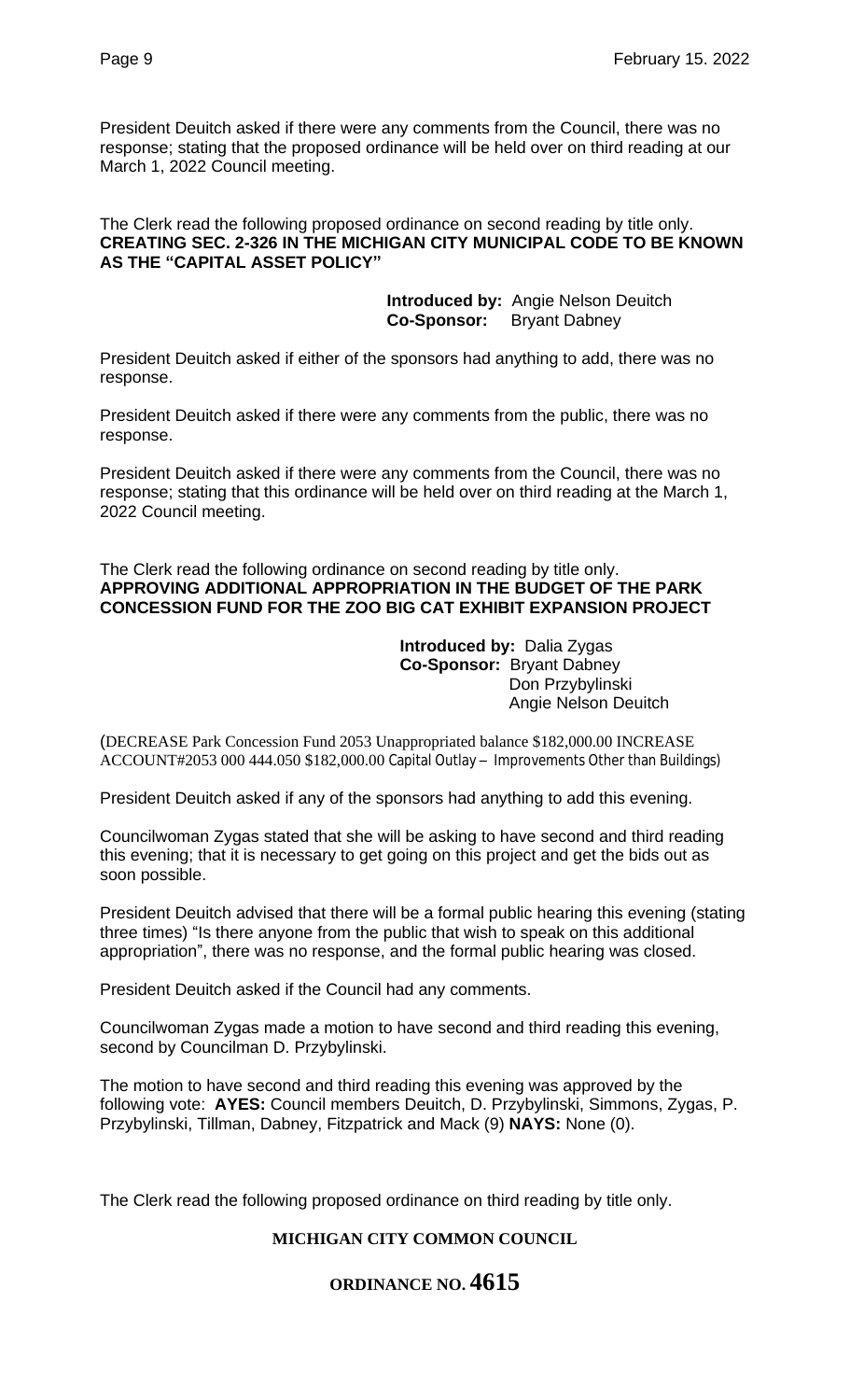# **APPROVING ADDITIONAL APPROPRIATION IN THE BUDGET OF THE PARK CONCESSION FUND FOR THE ZOO BIG CAT EXHIBIT EXPANSION PROJECT**

**WHEREAS,** it has been demonstrated to the Common Council of the City of Michigan City that it is necessary to appropriate more money than was appropriated in the 2022 Annual Budget to fund the zoo big cat exhibit expansion project, and

**WHEREAS,** the City Controller has determined that sufficient unappropriated funds are available in the Park Concession Fund #2053 to be appropriated for that purpose.

**NOW, THEREFORE, BE IT ORDAINED** by the Common Council of the City of Michigan City, La Porte County, Indiana, that for the expenses of the City the following additional sums of money are hereby appropriated out of the fund named and for the purpose specified above, subject to the laws governing the same:

|                                                                                         | <b>AMOUNT</b><br><b>REQUESTED</b> | <b>AMOUNT</b><br>APPROPRIATED |
|-----------------------------------------------------------------------------------------|-----------------------------------|-------------------------------|
| <b>DECREASE Park Concession Fund 2053</b><br>Unappropriated balance                     | \$182,000.00                      |                               |
| INCREASE ACCOUNT#2053 000 444.050<br>Capital Outlay – Improvements Other than Buildings |                                   | \$182,000.00                  |

#### **TOTAL FOR FUND \$182,000.00**

 This Ordinance to be effective upon passage by the Council, approval by the Mayor, any necessary publication, and any necessary approval by the Indiana Department of Local Government Finance.

> **INTRODUCED BY:** /s/Dalia Zygas, Member Michigan City Common Council

> **CO-SPONSOR: /s/** Bryant Dabney, Member Michigan City Common Council

> > /s/ Don Przybylinski, Member Michigan City Common Council

/s/ Angie Nelson Deuitch, Member Michigan City Common Council

President Deuitch asked if the sponsors had anything to add, there was no response.

President Deuitch asked if the public had anything to add, there was no response.

President Deuitch asked if there were any comments from the Council.

Councilman D. Przybylinski made a motion to adopt the proposed ordinance, second by Councilman Mack and Councilwoman Zygas.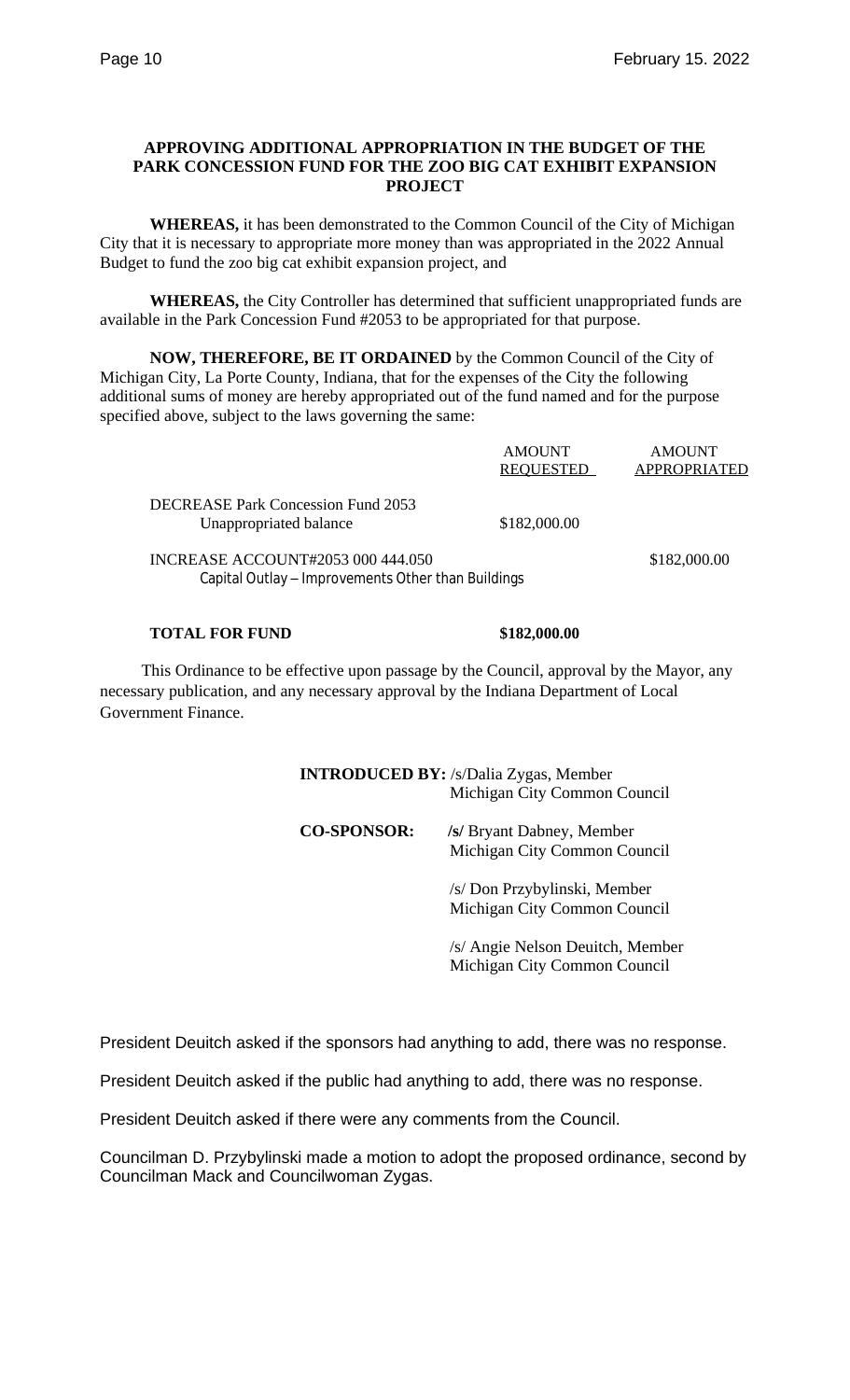The proposed ordinance was adopted by the following vote: **AYES:** Council members D. Przybylinski, Simmons, Zygas, P. Przybylinski, Tillman, Dabney, Fitzpatrick, Mack and Deuitch (9) **NAYS:** None (0).

#### The Clerk read the following proposed ordinance on second reading by title only. **APPROVING ADDITIONAL APPROPRIATION IN THE BUDGET OF THE PARK OPERATING FUND FOR AN ADDITIONAL FULL-TIME ZOOKEEPER**

 **Introduced by:** Dalia Zygas  **Co-Sponsor:** Bryant Dabney Angie Nelson Deuitch Michael Mack

**(**DECREASE Park Operating Fund 2056 Unappropriated balance \$73,682.00 INCREASE ACCOUNT#2056 504 411.013 \$44,055.00 Salaries & Wages-Regular Salary and Wages INCREASE ACCOUNT#2056 504 413.001 \$3,371.00 Employee Benefits-Employer Share FICA INCREASE ACCOUNT#2056 50413.003 \$6,256.00 Employee Benefits-Employer Share INPRS INCREASE ACCOUNT#2056 504 413.005 \$18,000.00 Employee Benefits-Employer Share Health Insurance INCREASE ACCOUNT#2056 504 434.010 \$2,000.00 Insurance-Workers Compensation)

President Deuitch asked if there were any comments from the sponsors.

Councilwoman Zygas advised that we are moving money within the park budget so they can hire a zookeeper, which they need very badly; stating that she will also be asking to have second and third reading this evening.

President Deuitch advised that there will be a formal public hearing this evening (stating three times) "Is there anyone from the public that wish to speak on this additional appropriation", there was no response, and the formal public hearing was closed.

President Deuitch asked if there were any comments from the Council.

Councilwoman Zygas made a motion to have third reading this evening, second by Councilman D. Przybylinski.

The motion passed to have third reading this evening by the following vote: **AYES:**  Council members Simmons, Zygas, Dabney, Mack, Deuitch and D. Przybylinski (6) **NAYS:** Councilman P. Przybylinski, Tillman and Fitzpatrick (3).

The Clerk read the following ordinance on third reading by title only.

# **MICHIGAN CITY COMMON COUNCIL**

# **ORDINANCE NO. 4616**

#### **APPROVING ADDITIONAL APPROPRIATION IN THE BUDGET OF THE PARK OPERATING FUND FOR AN ADDITIONAL FULL-TIME ZOOKEEPER**

**WHEREAS,** it has been demonstrated to the Common Council of the City of Michigan City that it is necessary to appropriate more money than was appropriated in the 2022 Annual Budget to fund an additional full-time zookeeper, and

**WHEREAS,** the City Controller has determined that sufficient unappropriated funds are available in the Park Operating Fund #2056 to be appropriated for that purpose.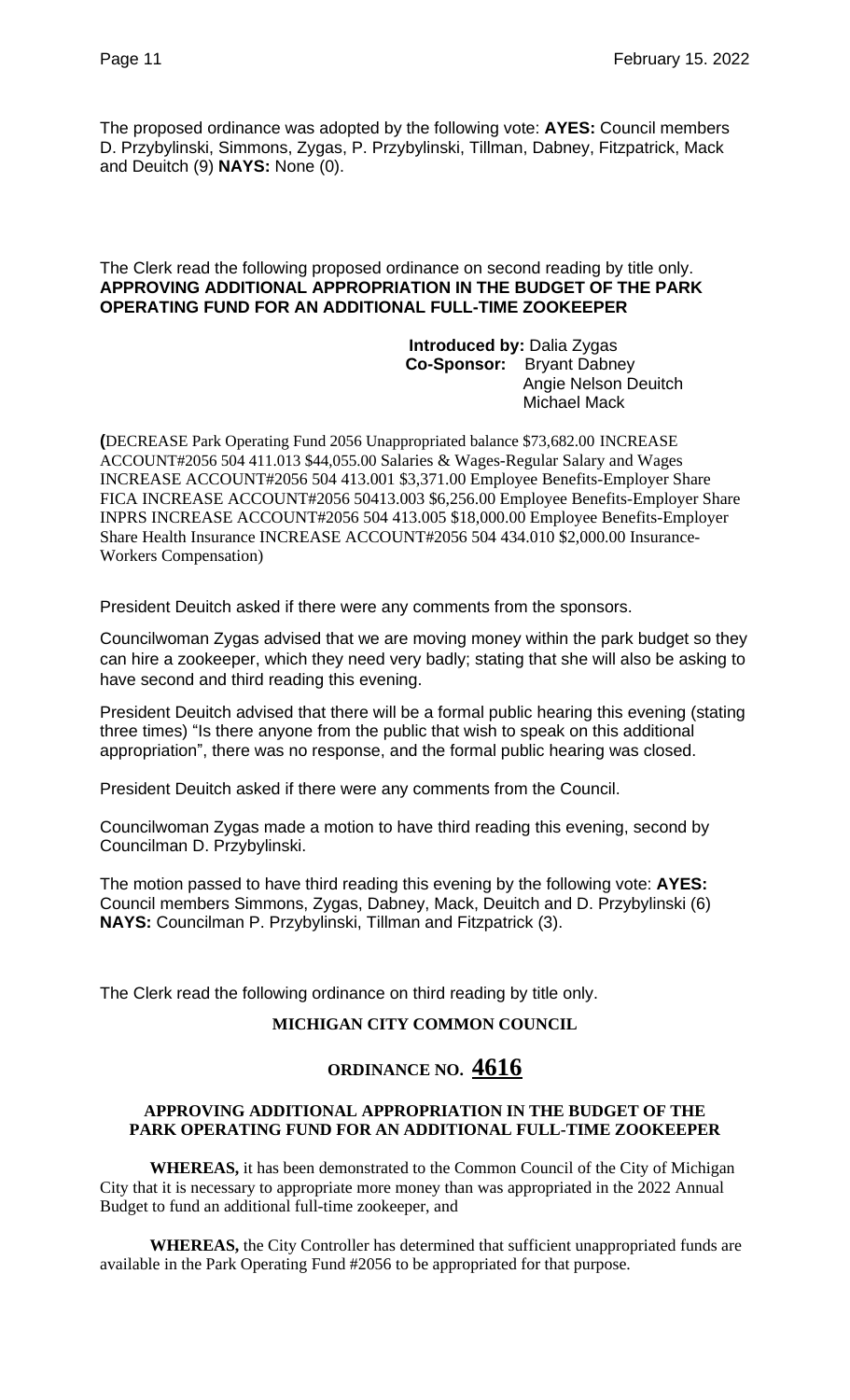**NOW, THEREFORE, BE IT ORDAINED** by the Common Council of the City of Michigan City, La Porte County, Indiana, that for the expenses of the City the following additional sums of money are hereby appropriated out of the fund named and for the purpose specified above, subject to the laws governing the same:

|                                                   | <b>AMOUNT</b><br><b>REQUESTED</b> | <b>AMOUNT</b><br><b>APPROPRIATED</b> |
|---------------------------------------------------|-----------------------------------|--------------------------------------|
| <b>DECREASE Park Operating Fund 2056</b>          |                                   |                                      |
| Unappropriated balance                            | \$73,682.00                       |                                      |
| <b>INCREASE ACCOUNT#2056 504 411.013</b>          |                                   | \$44,055.00                          |
| Salaries & Wages-Regular Salary and Wages         |                                   |                                      |
| <b>INCREASE ACCOUNT#2056 504 413.001</b>          |                                   | \$3,371.00                           |
| Employee Benefits-Employer Share FICA             |                                   |                                      |
| <b>INCREASE ACCOUNT#2056 504 413.003</b>          |                                   | \$6,256.00                           |
| <b>Employee Benefits-Employer Share INPRS</b>     |                                   |                                      |
| <b>INCREASE ACCOUNT#2056 504 413.005</b>          |                                   | \$18,000.00                          |
| Employee Benefits-Employer Share Health Insurance |                                   |                                      |
| <b>INCREASE ACCOUNT#2056 504 434.010</b>          |                                   | \$2,000.00                           |
| <b>Insurance-Workers Compensation</b>             |                                   |                                      |

#### **TOTAL FOR FUND \$73,682.00**

 This Ordinance to be effective upon passage by the Council, approval by the Mayor, any necessary publication, and any necessary approval by the Indiana Department of Local Government Finance.

> **INTRODUCED BY: /s/** Dalia Zygas, Member Michigan City Common Council

**CO-SPONSOR: /s/**Bryant Dabney, Member Michigan City Common Council

> /s/Michael Mack, Member Michigan City Common Council

/s/ Angie Nelson Deuitch, Member Michigan City Common Council

Councilwoman Deuitch moved on to "New Business"

Councilwoman Zygas called a "Point of Order" stating that we didn't take the final reading on the additional appropriation for the "Zookeeper" position.

President Deuitch asked if there were any comments from the sponsors, there was no response.

President Deuitch asked if the public had any questions or comments, there was no response.

President Deuitch asked if there were any comments from the Council.

Councilman Don Przybylinski made a motion to adopt the proposed ordinance, second by Councilman Mack.

The ordinance was adopted by the following vote: **AYES:** Council members Zygas, Dabney, Mack, Deuitch, D. Przybylinski and Simmons (6) **NAYS:** Council members P. Przybylinski, Tillman, and Fitzpatrick (3).

#### **NEW BUSINESS**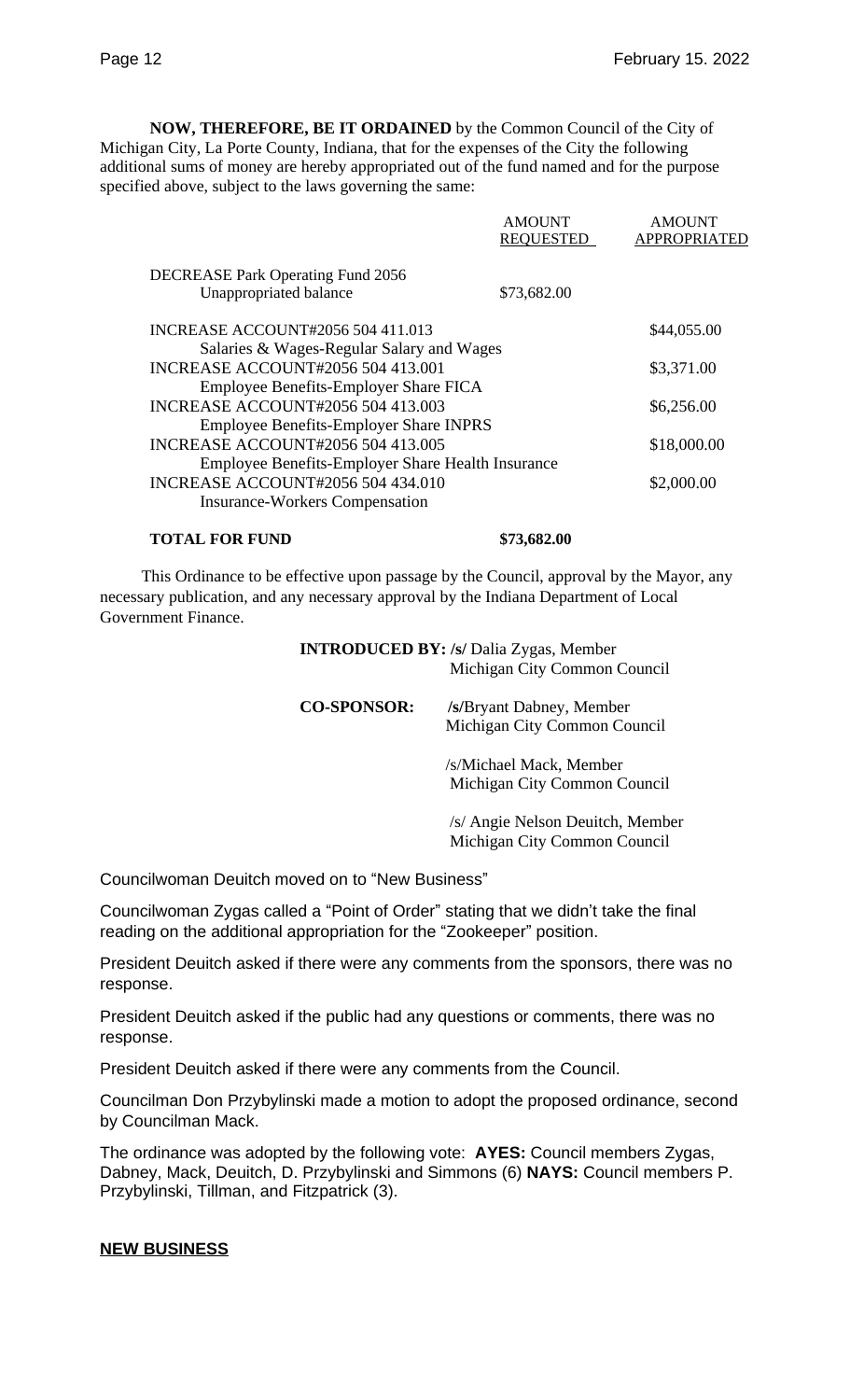President Deuitch advised Mayor Parry is requesting the advice and consent of the Michigan City Common Council for his re-appointment of Ms. Melody Haynes as a member of the Michigan City Human Rights Commission (term begins immediately and expires 02-02-2026)

President Deuitch stated that we will have the vote this evening asking for a motion.

Councilman D. Przybylinski made a motion to approve the mayor's request, second by Councilman Simmons; Ms. Haynes was re-appointed by the following vote: **AYES:**  Council members P. Przybylinski, Dabney, Tillman, Dabney, Fitzpatrick, Mack, Deuitch, D. Przybylinski, Simmons and Zygas (9) **NAYS:** None (0).

President Deuitch advised Mayor Parry is requesting the advice and consent of the Michigan City Common Council for his appointment of Ms. Mary Neil Murphy as a member of the Michigan City Tree Board (term begins immediately and expires 12-04- 2023

President Deuitch stated that we will have the vote this evening; asking if Ms. Murphy was present and wanted to address the Council.

Ms. Murphy addressed the Council thanking them for their advice and consent vote; stating several reason why she would like to serve on the Tree Board and is replacing Mr. Mick Wolf who resigned.

Councilman P. Przybylinski made a motion to approve the mayor's request to place Ms. Murphy on the Tree Board, second by Councilwoman Zygas; Ms. Murphy was appointed to the Tree Board by the following vote: **AYES:** Council members Dabney, Tillman, Dabney, Fitzpatrick, Mack, Deuitch, D. Przybylinski, Simmons, Zygas and P. Przybylinski (9) **NAYS:** None (0).

President Deuitch advised the Council has one (1) appointment to the Michigan City Enrichment Corporation (term expires March 31, 2022) Incumbent: Ms. Connie Anderson.

President Deuitch stated that nomination will take place at the next council meeting on March 1, 2022.

#### **UNFINISHED BUSINESS**

FYI: President Deuitch advised the Common Council has one (1) appointment to the Tree Board and has to represent a "Neighborhood Association (term expires March 15, 2022). Incumbent: Laura Henderson

Clerk Neulieb advised that she received a letter from the Elston Grove Neighborhood Association re-appointment Ms. Laura Henderson as their representative.

A motion was made by Councilman P. Przybylinski to approve their recommendation, second by Councilmen D. Przybylinski and Dabney. Ms. Laura Henderson was reappointed by the following vote: **AYES:** Council members Tillman, Dabney, Fitzpatrick, Mack, Deuitch, D. Przybylinski, Simmons, Zygas, P. Przybylinski and (9) **NAYS:** None (0).

President Deuitch advised the Common Council has one (1) appointment to the Michigan City Fire Merit Commission due to Mr. Ricky Jackson resigning (term expires 12-31-2022). Repeating three (3) times "Are there any nominations at this time"

Councilman D. Przybylinski nominated Mr. Fred Adrian, second Councilman P. Przybylinski.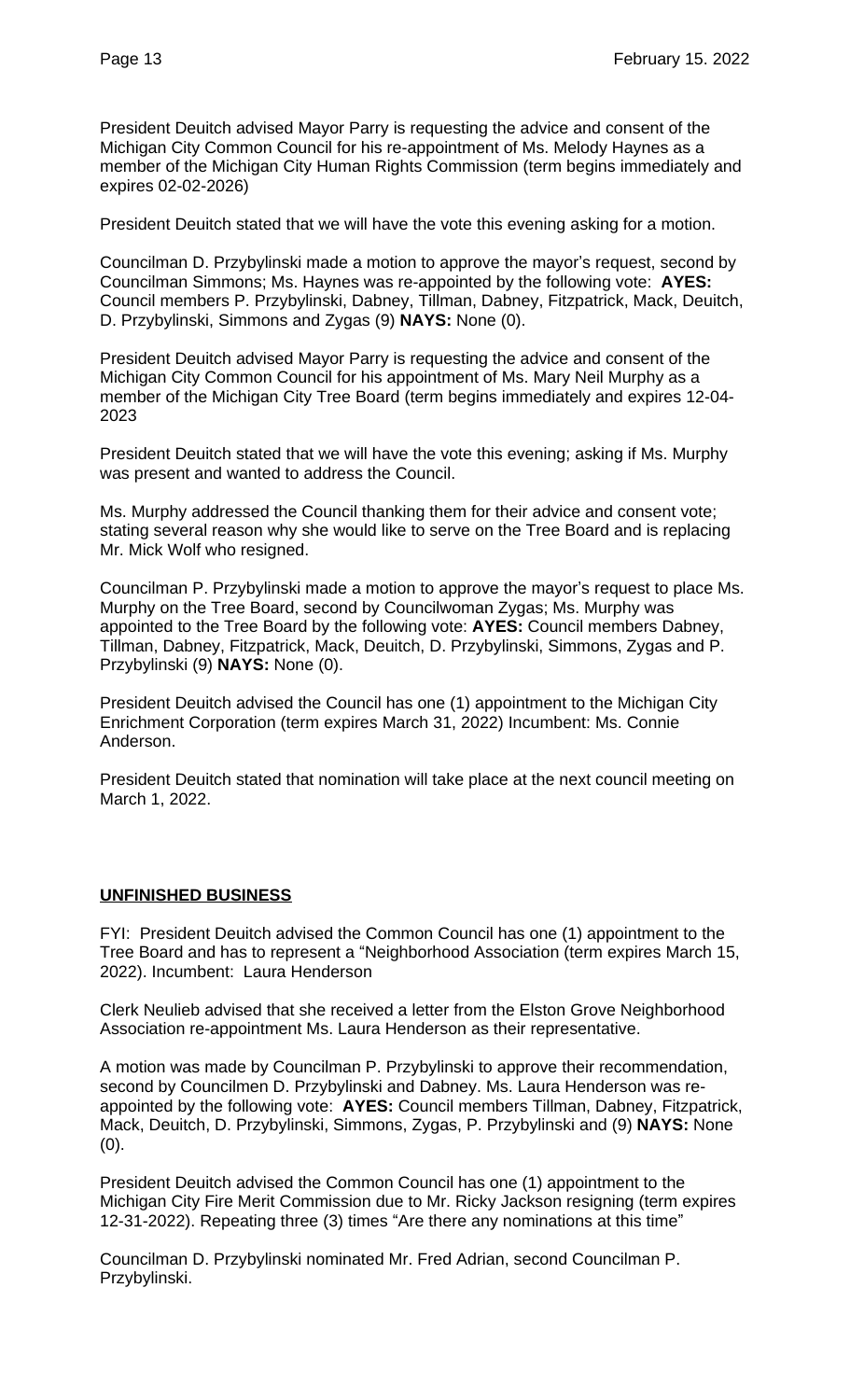Councilwoman Tillman nominated Ms. Desiree (Hawkins) Nichols, second by Councilman Simmons.

President Deuitch repeating three (3) times "Are there any other nomination at this time" there was no response and nominations were closed.

Mr. Adrian that he is hoping that he will be appointed to the Fire Merit Commission, that he feels he could make difference and that we have a great fire department and would like to work with them to make it even better.

Ms. Nichols advised that she is very interested in becoming a Fire Commissioner, that she always wanted to serve for our city and when she saw this opportunity, she wanted to apply a fresh face with new ideas.

President Deuitch advised that the vote on this appointment will take place at the March 1, 2022, Council meeting.

President Deuitch stated the Council has the following appointments to the Commission on the Social Status of African American Males reading the following incumbents:

Ms. Albertine Allen – Minority Health Partners of the County (resigned) Dr. Wendall McCollum- MCAS; Ms. LaTonya Troutman – NAACP (resigned) **terms expire 02/15/2022**

Clerk Neulieb advised President Deuitch that the Clerk's Office has not received any representation from any of the above representatives.

# **COMMENTS FROM THE PUBLIC**

President Deuitch asked if there is anyone from the public who wished to speak; limiting everyone to three (3) minutes; asking them to state their name and address for the record, there was no response.

#### **COMMENTS FROM THE MAYOR**

President Deuitch asked if the mayor was on the call and if he had any comments; there was no response.

# **COMMENTS FROM THE COUNCIL**

President Deuitch asked if there were any comments from the Council.

Councilwoman Zygas commented on not knowing who has turned in applications to serve on board and commissions suggesting that it would be nice if we had a spread sheet to show the who turned in an application and what boards and commissions they would like to serve on by the Council.

Councilman D. Przybylinski spoke about Covid-19 and that we are getting more negative results which is good news; advising that the Salvation Army is doing free covid testing and vaccination starting tomorrow February 16<sup>th</sup> through Saturday February 19th from 2 p.m. to 6 p.m.

Councilman D. Przybylinski advised everyone that this next Tuesday, February 22, 2022 at the Board of Public Works Board meeting at 8:30 a.m. this board is going to